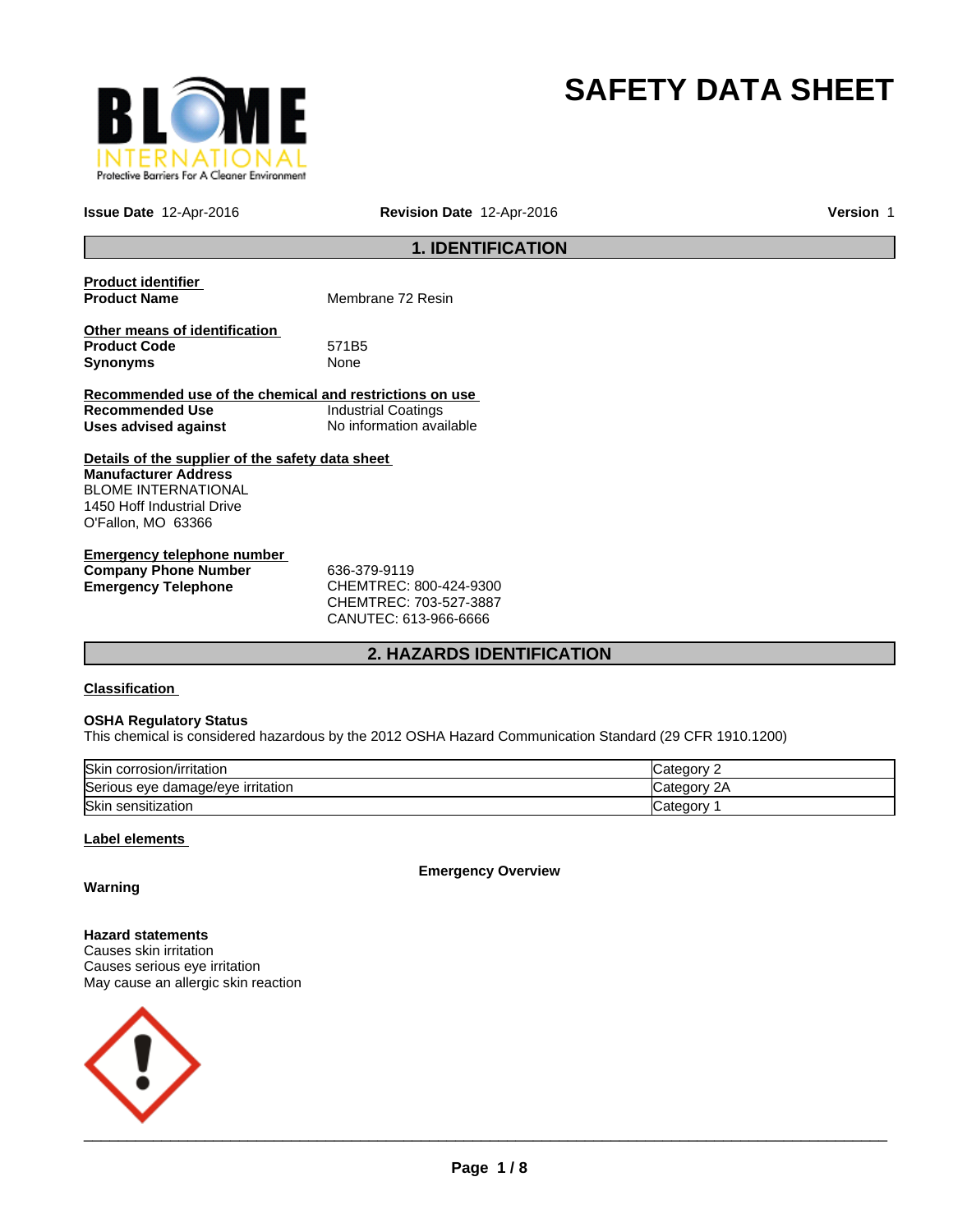#### **Appearance** viscous paste **Physical state** liquid **Physical state is a state of the Constanting Constant Arabic Aromatic Constant Physical state liquid <b>Odor** Slight Aromatic

 $\overline{\phantom{a}}$  ,  $\overline{\phantom{a}}$  ,  $\overline{\phantom{a}}$  ,  $\overline{\phantom{a}}$  ,  $\overline{\phantom{a}}$  ,  $\overline{\phantom{a}}$  ,  $\overline{\phantom{a}}$  ,  $\overline{\phantom{a}}$  ,  $\overline{\phantom{a}}$  ,  $\overline{\phantom{a}}$  ,  $\overline{\phantom{a}}$  ,  $\overline{\phantom{a}}$  ,  $\overline{\phantom{a}}$  ,  $\overline{\phantom{a}}$  ,  $\overline{\phantom{a}}$  ,  $\overline{\phantom{a}}$ 

**Precautionary Statements - Prevention**

Wash face, hands and any exposed skin thoroughly after handling Wear protective gloves/protective clothing/eye protection/face protection Avoid breathing dust/fume/gas/mist/vapors/spray Contaminated work clothing should not be allowed out of the workplace

#### **Precautionary Statements - Response**

IF IN EYES: Rinse cautiously with water for several minutes. Remove contact lenses, if present and easy to do. Continue rinsing If eye irritation persists: Get medical advice/attention IF ON SKIN: Wash with plenty of soap and water Take off contaminated clothing and wash before reuse If skin irritation or rash occurs: Get medical advice/attention

#### **Precautionary Statements - Disposal**

Dispose of contents/container to an approved waste disposal plant

#### **Hazards not otherwise classified (HNOC)**

Not applicable

#### **Other Information**

Harmful to aquatic life with long lasting effects.

#### **Unknown acute toxicity**

20% of the mixture consists of ingredient(s) of unknown toxicity

# **3. COMPOSITION/INFORMATION ON INGREDIENTS**

#### **Substance**

Not applicable

#### **Mixture**

| <b>Chemical Name</b>                                                | <b>CAS No</b> | Weight-%  |
|---------------------------------------------------------------------|---------------|-----------|
| Polvol blend *                                                      | Proprietary   | $30 - 60$ |
| Quartz *                                                            | 14808-60-7    | $15 - 40$ |
| Distillates, petroleum, heavy thermal cracked *                     | 64741-81-7    | $10 - 30$ |
| Silica, amorphous, fumed, crystalline-free *                        | 112945-52-5   | 1 - 5     |
| Titanium dioxide *                                                  | 13463-67-7    | $0.1 - 1$ |
| 1,3-Benzenediamine, 2(or 4)-methyl-4,6(or<br>2,6)-bis(methylthio)-* | 106264-79-3   | $0.1 - 1$ |

\*The exact percentage (concentration) of composition has been withheld as a trade secret.

Product containing mineral oil with less than 3% DMSO extract as measured by IP 346

# **4. FIRST AID MEASURES**

#### **Description of first aid measures**

| <b>General advice</b> | In case of accident or unwellness, seek medical advice immediately (show directions for<br>use or safety data sheet if possible). If symptoms persist, call a physician.                                                |
|-----------------------|-------------------------------------------------------------------------------------------------------------------------------------------------------------------------------------------------------------------------|
| Eye contact           | Keep eye wide open while rinsing. Immediately flush with plenty of water. After initial<br>flushing, remove any contact lenses and continue flushing for at least 15 minutes. If<br>symptoms persist, call a physician. |
| <b>Skin contact</b>   | Wash off immediately with soap and plenty of water while removing all contaminated                                                                                                                                      |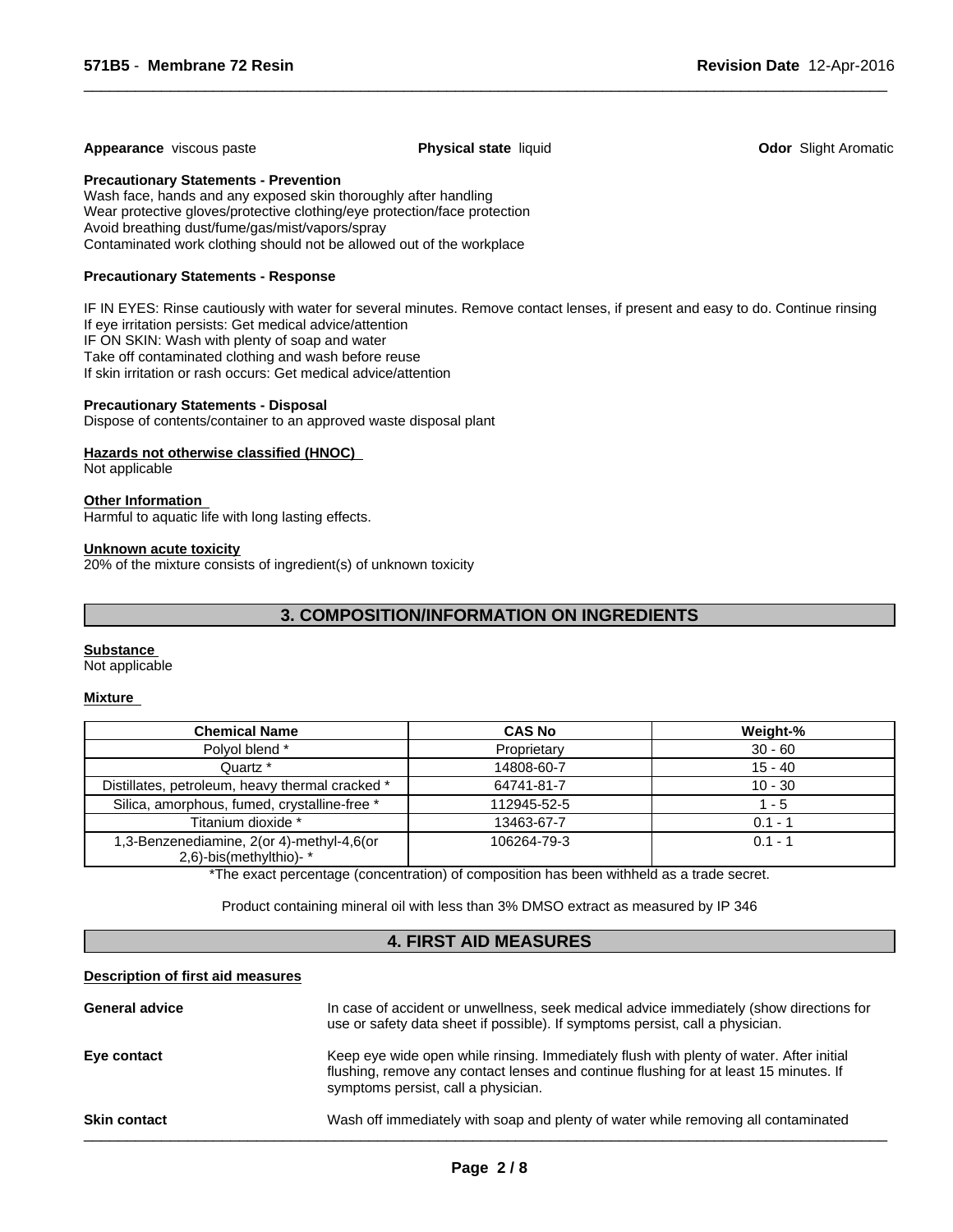|                                                             | <b>5. FIRE-FIGHTING MEASURES</b>                                                                                                                                                                                             |
|-------------------------------------------------------------|------------------------------------------------------------------------------------------------------------------------------------------------------------------------------------------------------------------------------|
| Note to physicians                                          | Treat symptomatically.                                                                                                                                                                                                       |
|                                                             | Indication of any immediate medical attention and special treatment needed                                                                                                                                                   |
| <b>Symptoms</b>                                             | May cause redness and tearing of the eyes. Coughing and/or wheezing. May cause skin<br>irritation. May cause allergic skin reaction.                                                                                         |
| Most important symptoms and effects, both acute and delayed |                                                                                                                                                                                                                              |
| Self-protection of the first aider                          | Use personal protective equipment as required.                                                                                                                                                                               |
| Ingestion                                                   | Call a physician or poison control center immediately. Do not induce vomiting without<br>medical advice. Rinse mouth. Never give anything by mouth to an unconscious person.                                                 |
| <b>Inhalation</b>                                           | Remove to fresh air. If breathing is irregular or stopped, administer artificial respiration.<br>Avoid direct contact with skin. Use barrier to give mouth-to-mouth resuscitation. If<br>symptoms persist, call a physician. |
|                                                             | clothes and shoes. If symptoms persist, call a physician. Wash contaminated clothing<br>before reuse.                                                                                                                        |

 $\overline{\phantom{a}}$  ,  $\overline{\phantom{a}}$  ,  $\overline{\phantom{a}}$  ,  $\overline{\phantom{a}}$  ,  $\overline{\phantom{a}}$  ,  $\overline{\phantom{a}}$  ,  $\overline{\phantom{a}}$  ,  $\overline{\phantom{a}}$  ,  $\overline{\phantom{a}}$  ,  $\overline{\phantom{a}}$  ,  $\overline{\phantom{a}}$  ,  $\overline{\phantom{a}}$  ,  $\overline{\phantom{a}}$  ,  $\overline{\phantom{a}}$  ,  $\overline{\phantom{a}}$  ,  $\overline{\phantom{a}}$ 

#### **Suitable extinguishing media**

Use extinguishing measures that are appropriate to local circumstances and the surrounding environment. Dry chemical, CO2, sand, earth, water spray or regular foam.

#### **Unsuitable extinguishing media** None.

#### **Specific hazards arising from the chemical**

Thermal decomposition can lead to release of irritating and toxic gases and vapors.

**Explosion data Sensitivity to Mechanical Impact** None. **Sensitivity to Static Discharge** None.

#### **Protective equipment and precautions for firefighters**

As in any fire, wear self-contained breathing apparatus pressure-demand, MSHA/NIOSH (approved or equivalent) and full protective gear.

### **6. ACCIDENTAL RELEASE MEASURES**

#### **Personal precautions, protective equipment and emergency procedures**

| Remove all sources of ignition. Evacuate personnel to safe areas. Ensure adequate<br>ventilation, especially in confined areas. Use personal protective equipment as required.<br>Keep people away from and upwind of spill/leak.                          |  |  |
|------------------------------------------------------------------------------------------------------------------------------------------------------------------------------------------------------------------------------------------------------------|--|--|
|                                                                                                                                                                                                                                                            |  |  |
| See Section 12 for additional ecological information.                                                                                                                                                                                                      |  |  |
| Methods and material for containment and cleaning up                                                                                                                                                                                                       |  |  |
| Prevent further leakage or spillage if safe to do so.                                                                                                                                                                                                      |  |  |
| Use personal protective equipment as required. Dam up. Cover liquid spill with sand, earth<br>or other non-combustible absorbent material. Take up mechanically, placing in appropriate<br>containers for disposal. Clean contaminated surface thoroughly. |  |  |
|                                                                                                                                                                                                                                                            |  |  |

# **7. HANDLING AND STORAGE**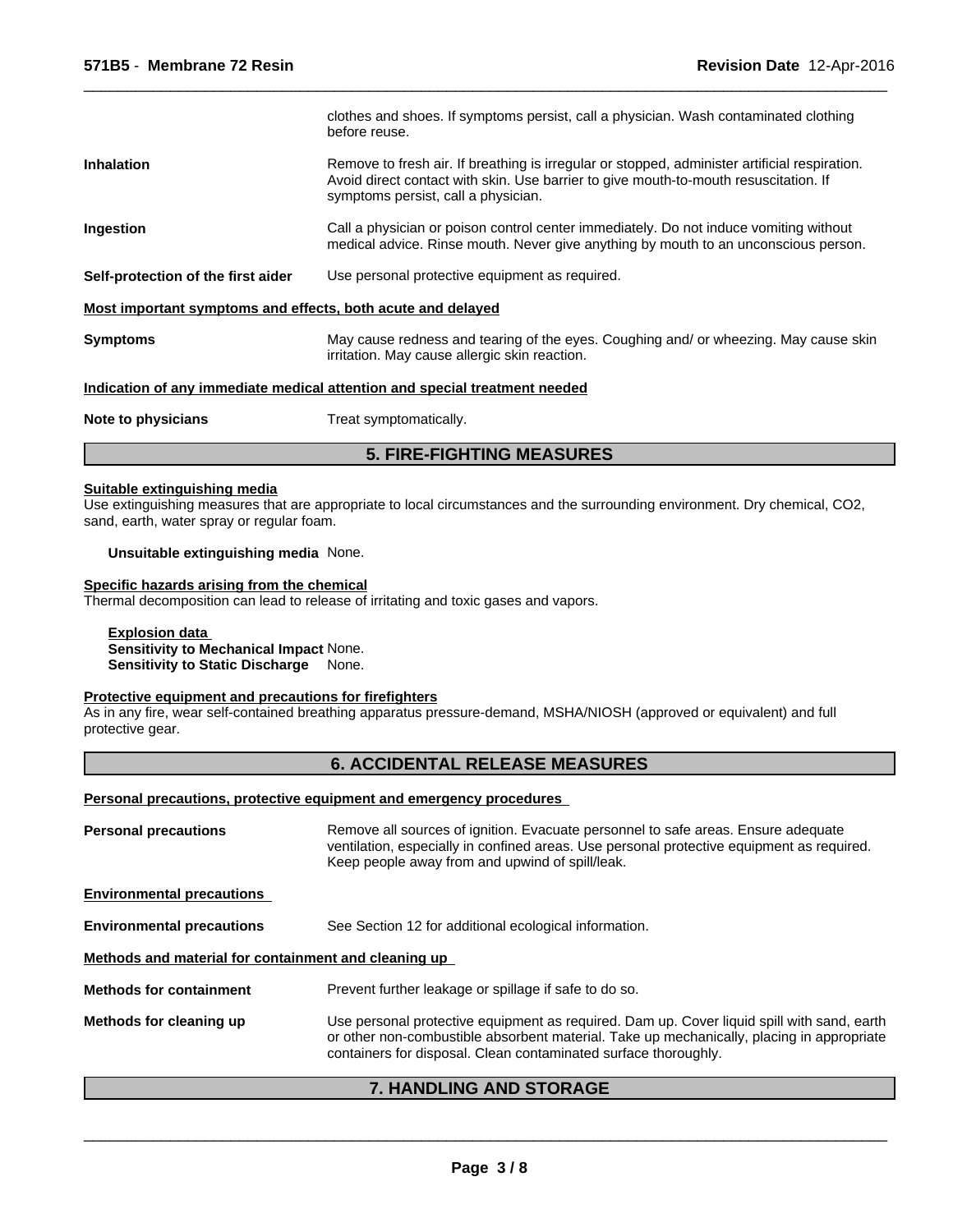#### **Precautions for safe handling**

**Advice on safe handling** Ensure adequate ventilation, especially in confined areas. Avoid contact with skin, eyes or clothing. Wash contaminated clothing before reuse. Handle in accordance with good industrial hygiene and safety practice. Extremely slippery when spilled.

 $\overline{\phantom{a}}$  ,  $\overline{\phantom{a}}$  ,  $\overline{\phantom{a}}$  ,  $\overline{\phantom{a}}$  ,  $\overline{\phantom{a}}$  ,  $\overline{\phantom{a}}$  ,  $\overline{\phantom{a}}$  ,  $\overline{\phantom{a}}$  ,  $\overline{\phantom{a}}$  ,  $\overline{\phantom{a}}$  ,  $\overline{\phantom{a}}$  ,  $\overline{\phantom{a}}$  ,  $\overline{\phantom{a}}$  ,  $\overline{\phantom{a}}$  ,  $\overline{\phantom{a}}$  ,  $\overline{\phantom{a}}$ 

# **Conditions for safe storage, including any incompatibilities**

| <b>Storage Conditions</b> | Keep container tightly closed in a dry and well-ventilated place. Keep in properly labeled<br>containers. Keep away from heat. |
|---------------------------|--------------------------------------------------------------------------------------------------------------------------------|
| Incompatible materials    | Strong oxidizing agents. Strong acids. Strong bases.                                                                           |

# **8. EXPOSURE CONTROLS/PERSONAL PROTECTION**

#### **Control parameters**

| <b>Exposure Guidelines</b>     |                                                     |                                                                                                                                                                                     |                                                                                   |
|--------------------------------|-----------------------------------------------------|-------------------------------------------------------------------------------------------------------------------------------------------------------------------------------------|-----------------------------------------------------------------------------------|
| <b>Chemical Name</b>           | <b>ACGIH TLV</b>                                    | <b>OSHA PEL</b>                                                                                                                                                                     | <b>NIOSH IDLH</b>                                                                 |
| Quartz<br>14808-60-7           | TWA: 0.025 mg/m <sup>3</sup> respirable<br>fraction | $(30)/(%SiO2 + 2)$ mg/m <sup>3</sup> TWA<br>total dust<br>: $(250)/(%SiO2 + 5)$ mppcf TWA<br>respirable fraction<br>$(10)/(%SiO2 + 2)$ mg/m <sup>3</sup> TWA<br>respirable fraction | IDLH: 50 $mq/m3$ respirable dust<br>TWA: $0.05$ mg/m <sup>3</sup> respirable dust |
| Titanium dioxide<br>13463-67-7 | TWA: $10 \text{ mg/m}^3$                            | TWA: $15 \text{ mg/m}^3$ total dust                                                                                                                                                 | IDLH: $5000 \text{ mg/m}^3$                                                       |

*NIOSH IDLH Immediately Dangerous to Life or Health*

#### **Appropriate engineering controls**

| <b>Engineering Controls</b> | Showers              |
|-----------------------------|----------------------|
|                             | Eyewash stations     |
|                             | Ventilation systems. |

#### **Individual protection measures, such as personal protective equipment**

| <b>Eye/face protection</b>            | Wear safety glasses with side shields (or goggles).                                                                                                                                                                                                                                                                              |
|---------------------------------------|----------------------------------------------------------------------------------------------------------------------------------------------------------------------------------------------------------------------------------------------------------------------------------------------------------------------------------|
| Skin and body protection              | Wear protective gloves and protective clothing.                                                                                                                                                                                                                                                                                  |
| <b>Respiratory protection</b>         | If exposure limits are exceeded or irritation is experienced, NIOSH/MSHA approved<br>respiratory protection should be worn. Positive-pressure supplied air respirators may be<br>required for high airborne contaminant concentrations. Respiratory protection must be<br>provided in accordance with current local regulations. |
| <b>General Hygiene Considerations</b> | Handle in accordance with good industrial hygiene and safety practice.                                                                                                                                                                                                                                                           |

# **9. PHYSICAL AND CHEMICAL PROPERTIES**

#### **Information on basic physical and chemical properties**

| Appearance                     | viscous paste  |  |
|--------------------------------|----------------|--|
| Color                          | Off-white      |  |
| Property                       | <b>Values</b>  |  |
| pН                             | No information |  |
| Melting point / freezing point | No information |  |
| Boiling point / boiling range  | > 100 °C / 2   |  |
| Flash point                    | > 100 °C / 2   |  |
| <b>Evaporation rate</b>        | No information |  |
| Flammability (solid, gas)      | No information |  |

**Physical state** liquid

#### **Medicion available Boiling point / boiling range** > 100 °C / 212 °F **Flash point** > 100 °C / 212 °F **Evalue information available Filam** information available **Values p** information available

**Odor**

**Odor threshold** No information available Slight Aromatic

**Remarks•Method**

Tag Closed Cup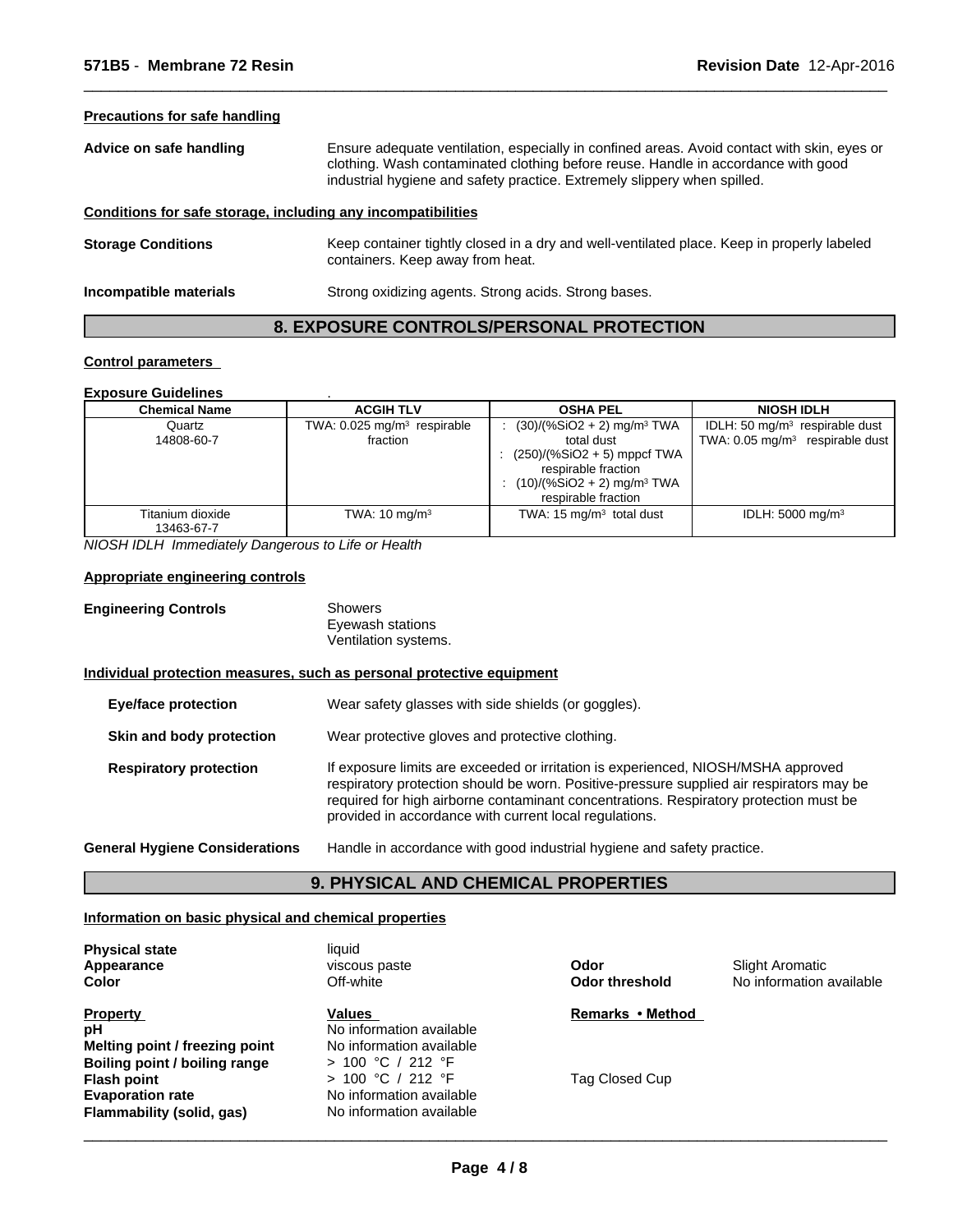| <b>Flammability Limit in Air</b><br><b>Upper flammability limit:</b><br>Lower flammability limit:<br>Vapor pressure<br>Vapor density<br><b>Relative density</b><br><b>Water solubility</b><br>Solubility in other solvents<br><b>Partition coefficient</b><br><b>Autoignition temperature</b><br><b>Decomposition temperature</b><br><b>Kinematic viscosity</b><br><b>Dynamic viscosity</b><br><b>Explosive properties</b><br><b>Oxidizing properties</b><br><b>Other Information</b> | No information available<br>No information available<br>No information available<br>No information available<br>$1.2 - 1.3$<br>Insoluble in water<br>No information available<br>No information available<br>No information available<br>No information available<br>$> 1000$ mm2/s<br>No information available<br>Not an explosive<br>Not applicable | @ 40 °C |
|---------------------------------------------------------------------------------------------------------------------------------------------------------------------------------------------------------------------------------------------------------------------------------------------------------------------------------------------------------------------------------------------------------------------------------------------------------------------------------------|-------------------------------------------------------------------------------------------------------------------------------------------------------------------------------------------------------------------------------------------------------------------------------------------------------------------------------------------------------|---------|
| Softening point<br>Molecular weight<br><b>VOC Content (%)</b><br><b>Density</b>                                                                                                                                                                                                                                                                                                                                                                                                       | No information available<br>No information available<br>$0$ g/L<br>No information available                                                                                                                                                                                                                                                           |         |

**Density Density Density No** information available **Bulk density No** information available

 $\overline{\phantom{a}}$  ,  $\overline{\phantom{a}}$  ,  $\overline{\phantom{a}}$  ,  $\overline{\phantom{a}}$  ,  $\overline{\phantom{a}}$  ,  $\overline{\phantom{a}}$  ,  $\overline{\phantom{a}}$  ,  $\overline{\phantom{a}}$  ,  $\overline{\phantom{a}}$  ,  $\overline{\phantom{a}}$  ,  $\overline{\phantom{a}}$  ,  $\overline{\phantom{a}}$  ,  $\overline{\phantom{a}}$  ,  $\overline{\phantom{a}}$  ,  $\overline{\phantom{a}}$  ,  $\overline{\phantom{a}}$ 

# **10. STABILITY AND REACTIVITY**

**No information available** 

#### **Reactivity**  No data available

**Chemical stability** Stable under recommended storage conditions. **Possibility of Hazardous Reactions** None under normal processing. **Conditions to avoid** Elevated Temperature. Incompatible materials. **Incompatible materials** Strong oxidizing agents. Strong acids. Strong bases. **Hazardous Decomposition Products** Thermal decomposition can lead to release of irritating and toxic gases and vapors.

# **11. TOXICOLOGICAL INFORMATION**

# **Information on likely routes of exposure**

#### **Product Information**

| <b>Inhalation</b>   | No data available.                                                                                               |
|---------------------|------------------------------------------------------------------------------------------------------------------|
| Eye contact         | Severely irritating to eyes.                                                                                     |
| <b>Skin contact</b> | Irritating to skin. Repeated or prolonged skin contact may cause allergic reactions with<br>susceptible persons. |

**Ingestion** No data available.

| <b>Chemical Name</b>                                                  | Oral LD50            | Dermal LD50             | <b>Inhalation LC50</b> |
|-----------------------------------------------------------------------|----------------------|-------------------------|------------------------|
| Quartz<br>14808-60-7                                                  | $=$ 500 mg/kg (Rat)  |                         |                        |
| Distillates, petroleum, heavy thermal<br><b>cracked</b><br>64741-81-7 | $= 4320$ mg/kg (Rat) | $>$ 2000 mg/kg (Rabbit) |                        |
| Silica, amorphous, fumed,                                             | $=$ 3160 mg/kg (Rat) |                         |                        |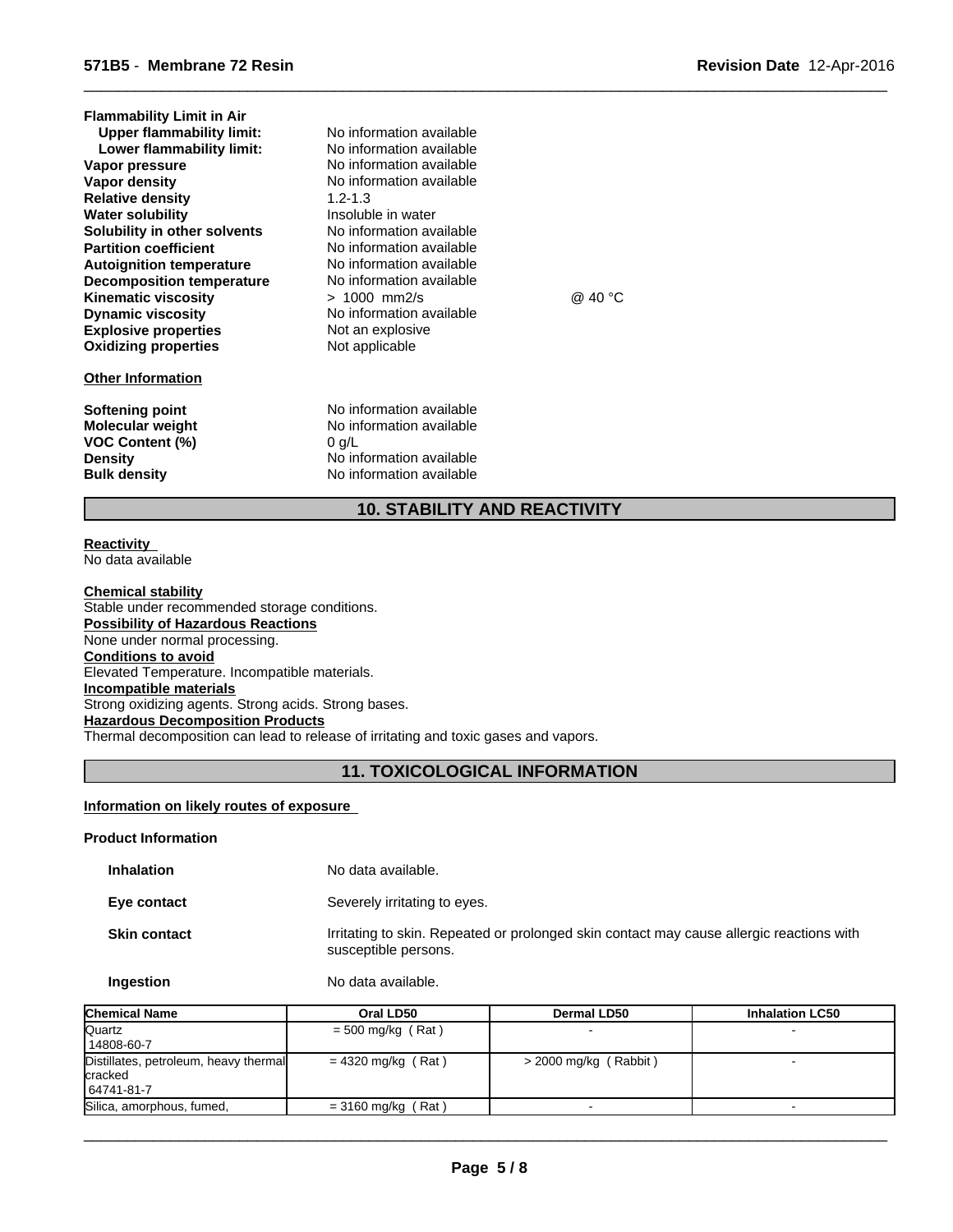| crystalline-free<br>112945-52-5  |                       |  |
|----------------------------------|-----------------------|--|
| Titanium dioxide<br>  13463-67-7 | $> 10000$ mg/kg (Rat) |  |

#### **Information on toxicological effects**

**Symptoms** May cause an allergic skin reaction. May cause skin irritation. May cause redness and tearing of the eyes. Coughing and/ or wheezing.

 $\overline{\phantom{a}}$  ,  $\overline{\phantom{a}}$  ,  $\overline{\phantom{a}}$  ,  $\overline{\phantom{a}}$  ,  $\overline{\phantom{a}}$  ,  $\overline{\phantom{a}}$  ,  $\overline{\phantom{a}}$  ,  $\overline{\phantom{a}}$  ,  $\overline{\phantom{a}}$  ,  $\overline{\phantom{a}}$  ,  $\overline{\phantom{a}}$  ,  $\overline{\phantom{a}}$  ,  $\overline{\phantom{a}}$  ,  $\overline{\phantom{a}}$  ,  $\overline{\phantom{a}}$  ,  $\overline{\phantom{a}}$ 

#### **Delayed and immediate effects as well as chronic effects from short and long-term exposure**

| <b>Sensitization</b>                                         |                                                                                    | May cause sensitization by skin contact.                                                         |            |             |  |
|--------------------------------------------------------------|------------------------------------------------------------------------------------|--------------------------------------------------------------------------------------------------|------------|-------------|--|
| <b>Germ cell mutagenicity</b>                                | No information available.                                                          |                                                                                                  |            |             |  |
| Carcinogenicity                                              |                                                                                    | This product contains titanium dioxide which is classified as a possible carcinogen when         |            |             |  |
|                                                              |                                                                                    | present as respirable dust. This is not relevant for this product since it is a liquid. This     |            |             |  |
|                                                              |                                                                                    | product contains crystalline silica (quartz) in a non-respirable form. Inhalation of crystalline |            |             |  |
|                                                              |                                                                                    | silica is unlikely to occur from exposure to this product. The table below indicates whether     |            |             |  |
|                                                              |                                                                                    | each agency has listed any ingredient as a carcinogen.                                           |            |             |  |
| <b>Chemical Name</b>                                         | <b>ACGIH</b>                                                                       | <b>IARC</b>                                                                                      | <b>NTP</b> | <b>OSHA</b> |  |
| Quartz<br>14808-60-7                                         | A2                                                                                 | Group 1                                                                                          | Known      | X           |  |
| Silica, amorphous, fumed,<br>crystalline-free<br>112945-52-5 |                                                                                    | Group 3                                                                                          |            |             |  |
| Titanium dioxide<br>13463-67-7                               |                                                                                    | Group 2B                                                                                         |            | X           |  |
| A2 - Suspected Human Carcinogen                              | ACGIH (American Conference of Governmental Industrial Hygienists)                  |                                                                                                  |            |             |  |
|                                                              | IARC (International Agency for Research on Cancer)                                 |                                                                                                  |            |             |  |
| Group 2B - Possibly Carcinogenic to Humans                   |                                                                                    |                                                                                                  |            |             |  |
| Group 1 - Carcinogenic to Humans                             |                                                                                    |                                                                                                  |            |             |  |
| Not classifiable as a human carcinogen                       |                                                                                    |                                                                                                  |            |             |  |
| NTP (National Toxicology Program)                            |                                                                                    |                                                                                                  |            |             |  |
| Known - Known Carcinogen                                     |                                                                                    |                                                                                                  |            |             |  |
| X - Present                                                  | OSHA (Occupational Safety and Health Administration of the US Department of Labor) |                                                                                                  |            |             |  |

| <b>Reproductive toxicity</b>    | No information available.                      |
|---------------------------------|------------------------------------------------|
| <b>STOT - single exposure</b>   | Target Organs. Respiratory system. Eyes. Skin. |
| <b>STOT - repeated exposure</b> | No information available.                      |
| <b>Target Organ Effects</b>     | Eyes, lungs, Respiratory system.               |
| Aspiration hazard               | No information available.                      |

**Numerical measures of toxicity - Product Information** 

**The following values are calculated based on chapter 3.1 of the GHS document** .

| ATEmix (oral)          | 28,079.00 mg/kg |  |
|------------------------|-----------------|--|
| <b>ATEmix (dermal)</b> | 32,032.00 mg/kg |  |

# **12. ECOLOGICAL INFORMATION**

#### **Ecotoxicity**

Harmful to aquatic life with long lasting effects

75 % of the mixture consists of components(s) of unknown hazards to the aquatic environment

| <b>Chemical Name</b>                  | Algae/aguatic plants | Fish                            | Crustacea |
|---------------------------------------|----------------------|---------------------------------|-----------|
| Distillates, petroleum, heavy thermal |                      | 48: 96 h Brachydanio rerio mg/L |           |
| cracked                               |                      | LC50 semi-static                |           |
| 64741-81-7                            |                      |                                 |           |

# **Persistence and degradability**

No information available.

#### **Bioaccumulation**

No information available. \_\_\_\_\_\_\_\_\_\_\_\_\_\_\_\_\_\_\_\_\_\_\_\_\_\_\_\_\_\_\_\_\_\_\_\_\_\_\_\_\_\_\_\_\_\_\_\_\_\_\_\_\_\_\_\_\_\_\_\_\_\_\_\_\_\_\_\_\_\_\_\_\_\_\_\_\_\_\_\_\_\_\_\_\_\_\_\_\_\_\_\_\_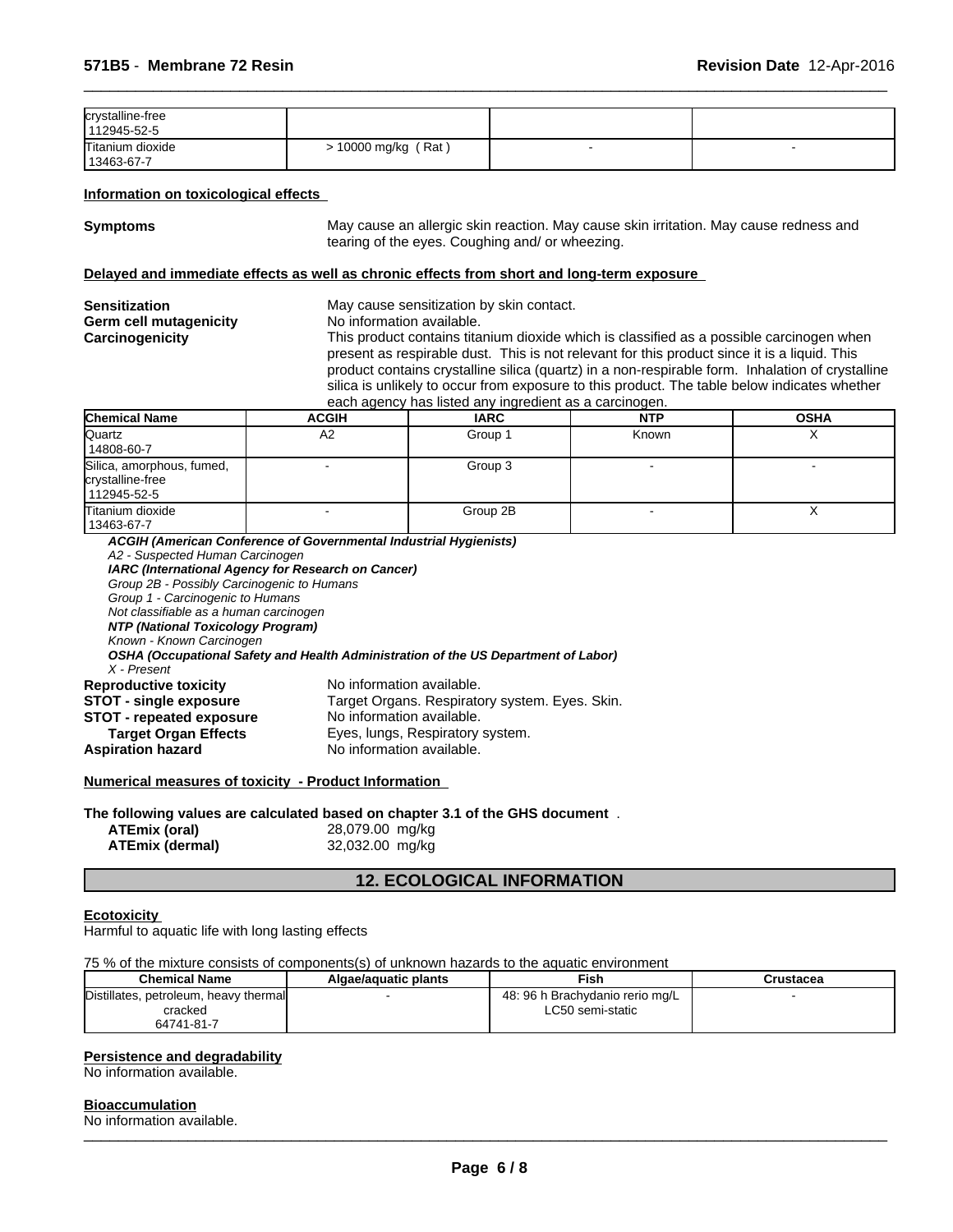#### **Other adverse effects**

No information available

#### **13. DISPOSAL CONSIDERATIONS**

 $\overline{\phantom{a}}$  ,  $\overline{\phantom{a}}$  ,  $\overline{\phantom{a}}$  ,  $\overline{\phantom{a}}$  ,  $\overline{\phantom{a}}$  ,  $\overline{\phantom{a}}$  ,  $\overline{\phantom{a}}$  ,  $\overline{\phantom{a}}$  ,  $\overline{\phantom{a}}$  ,  $\overline{\phantom{a}}$  ,  $\overline{\phantom{a}}$  ,  $\overline{\phantom{a}}$  ,  $\overline{\phantom{a}}$  ,  $\overline{\phantom{a}}$  ,  $\overline{\phantom{a}}$  ,  $\overline{\phantom{a}}$ 

| Waste treatment methods | Disposal should be in accordance with applicable regional, national and local laws and |
|-------------------------|----------------------------------------------------------------------------------------|
| Disposal of wastes      | regulations.                                                                           |
| Contaminated packaging  | Do not reuse container.                                                                |

# **14. TRANSPORT INFORMATION**

| <b>DOT</b>  | Not regulated |
|-------------|---------------|
| <b>TDG</b>  | Not regulated |
| <b>IATA</b> | Not regulated |
| <b>IMDG</b> | Not regulated |

# **15. REGULATORY INFORMATION**

| Complies |  |
|----------|--|
| Complies |  |
| Complies |  |
| Complies |  |
| Complies |  |
| Complies |  |
| Complies |  |
|          |  |

#### **Legend:**

**TSCA** - United States Toxic Substances Control Act Section 8(b) Inventory

**DSL/NDSL** - Canadian Domestic Substances List/Non-Domestic Substances List

**EINECS/ELINCS** - European Inventory of Existing Chemical Substances/European List of Notified Chemical Substances

**ENCS** - Japan Existing and New Chemical Substances

**IECSC** - China Inventory of Existing Chemical Substances

**KECL** - Korean Existing and Evaluated Chemical Substances

**PICCS** - Philippines Inventory of Chemicals and Chemical Substances

**AICS** - Australian Inventory of Chemical Substances

#### **US Federal Regulations**

#### **SARA 313**

Section 313 of Title III of the Superfund Amendments and Reauthorization Act of 1986 (SARA). This product does not contain any chemicals which are subject to the reporting requirements of the Act and Title 40 of the Code of Federal Regulations, Part 372

# **SARA 311/312 Hazard Categories**

| Acute health hazard               | Yes |
|-----------------------------------|-----|
| <b>Chronic Health Hazard</b>      | N٥  |
| Fire hazard                       | N٥  |
| Sudden release of pressure hazard | No. |
| <b>Reactive Hazard</b>            | N٥  |

#### **CWA (Clean Water Act)**

This product does not contain any substances regulated as pollutants pursuant to the Clean Water Act (40 CFR 122.21 and 40